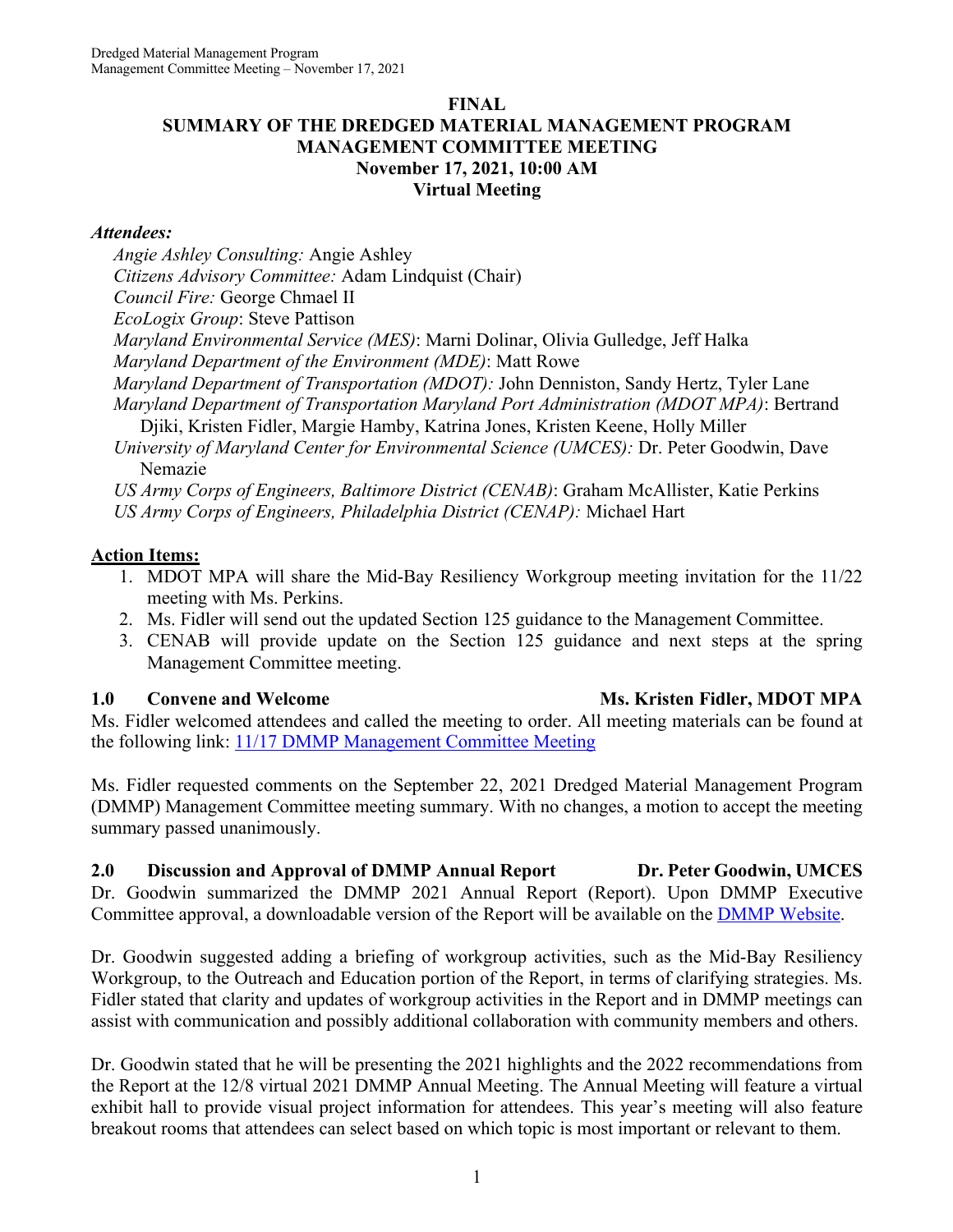The Report was accepted by the Management Committee with the minor edits addressed above.

# **3.0 Mid-Bay Resiliency Workgroup Matt Rowe, MDE**

Kristen Fidler stated that the Management Committee has worked for the last two years to decide on the most effective way to obtain stakeholder input on the design and advancement of the Mid-Chesapeake Bay Islands project (Mid-Bay). A Mid-Bay Resiliency Workgroup was developed and has met twice in 2021, with a third meeting scheduled for 11/22.

Mr. Rowe stated that the Mid-Bay Resiliency Workgroup is currently reviewing lessons learned from the Poplar Island project to ensure that the Mid-Bay Island Project is completed in the most efficient and beneficial way possible. A mission statement and goals for the workgroup have been drafted. The draft mission statement is as follows: The group will identify, evaluate, and recommend design and habitat features that enhance climate resiliency, mitigate for and adapt to climate change, and strengthen carbon sequestration, while contributing to the ecological improvement in and or near the Mid-Bay Island Ecosystem Restoration Project.

The draft workgroup goals are as follows:

- Review existing project information for opportunities and constraints related to the Mid-Bay project.
- Compile a list of effective climate resilient restoration projects using the latest science and considering nature-based design features.
- Develop a decision-matrix to bring ideas into an evaluation and prioritization process.
- Identify social and environmental justice issues.

Ms. Fidler explained that the workgroup is in its infancy and currently includes representatives from Maryland Department of Transportation Maryland Port Administration (MDOT MPA), University of Maryland Center for Environmental Science (UMCES), Maryland Department of the Environment (MDE), US Army Corps of Engineers (USACE), Maryland Department of Natural Resources (DNR), Maryland Geological Society (MGS), Chesapeake Bay Foundation (CBF), and National Oceanic and Atmospheric Administration (NOAA). Ms. Fidler stated that the workgroup is developing a monthly meeting schedule with the first half of the meeting including a subject matter expert presenting on a selected topic, while the second half is the working portion of the meeting.

Ms. Perkins requested to be involved with the Mid-Bay Resiliency Workgroup. She specifically expressed interest in how input from the various groups will potentially be incorporated in the design of the Mid-Bay Island project. She stated that the USACE is currently heavily involved in the design of the islands. She asked for more clarity on the timelines of the workgroup to keep USACE and their partners in coordination. MDOT MPA will share the Mid-Bay Resiliency Workgroup meeting invitation for the 11/22 meeting with Ms. Perkins.

# **4.0 Round Table Discussion Committee Members**

Ms. Fidler stated that she and Ms. Keene presented on the reuse of dredged material at the 11/16 BlueTech Maryland Conference and Ms. Keene presented at the 11/16 Department of Planning Inaugural Brownfields Redevelopment Conference.

Mr. McAllister provided USACE, Baltimore District (CENAB) updates. The Section 125 implementation guidance was recently received, which addresses a variety of topics related to beneficial